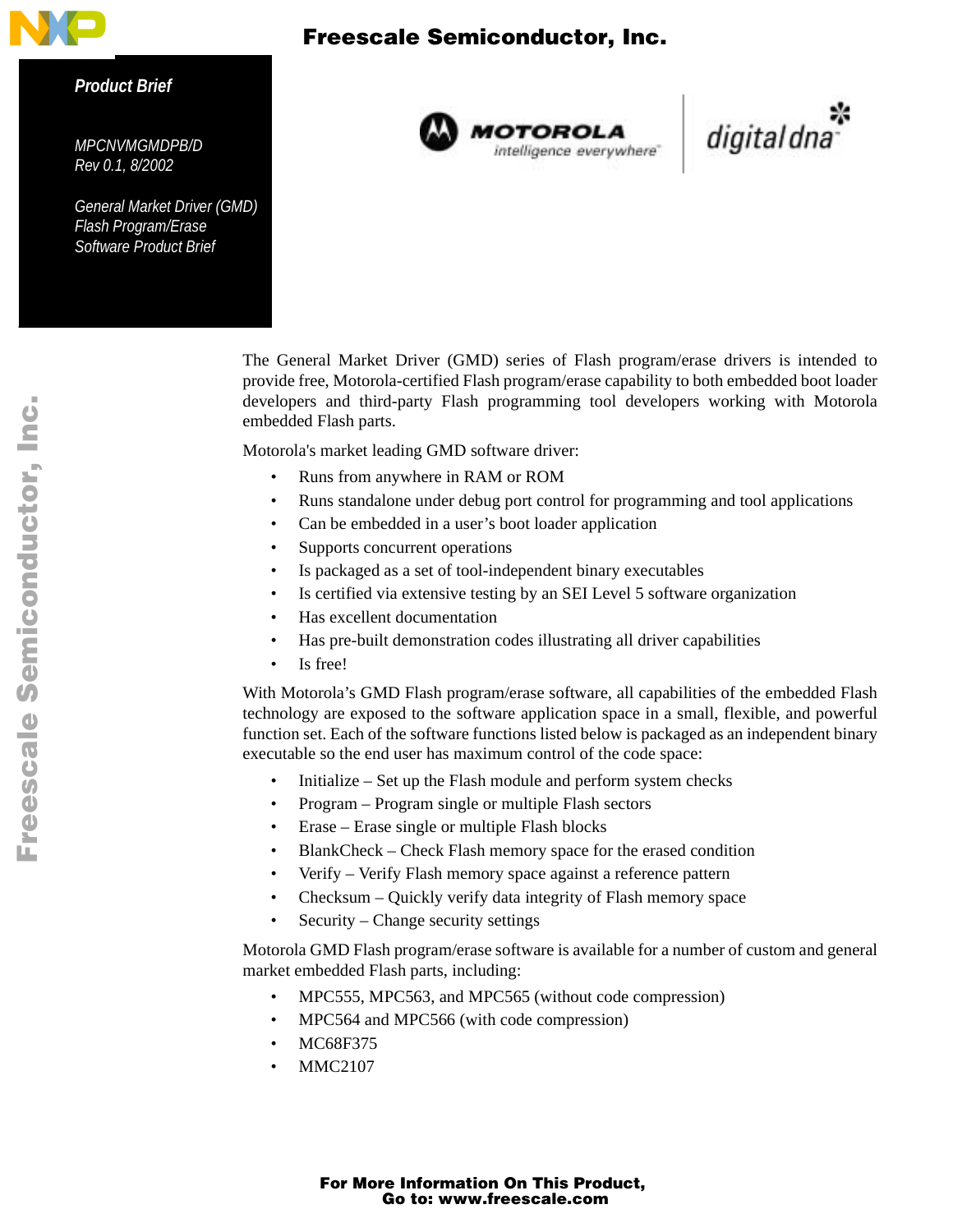

## Freescale Semiconductor, Inc.

To download the free GMD software for general market embedded Flash parts, visit the Motorola Semiconductor Product Sector web site at http://e-www.motorola.com/ and search for "NVM," "NVM\_GMD," or the product name. For custom parts, please contact your Motorola representative.

# **1.1 Revision History**

| <b>Revision Level</b> | <b>Description</b>                                                                                      |
|-----------------------|---------------------------------------------------------------------------------------------------------|
|                       | Initial release.                                                                                        |
| ດ 1                   | Bullets added to feature list, "memory"<br>specified as "Flash memory," devices<br>added to parts list. |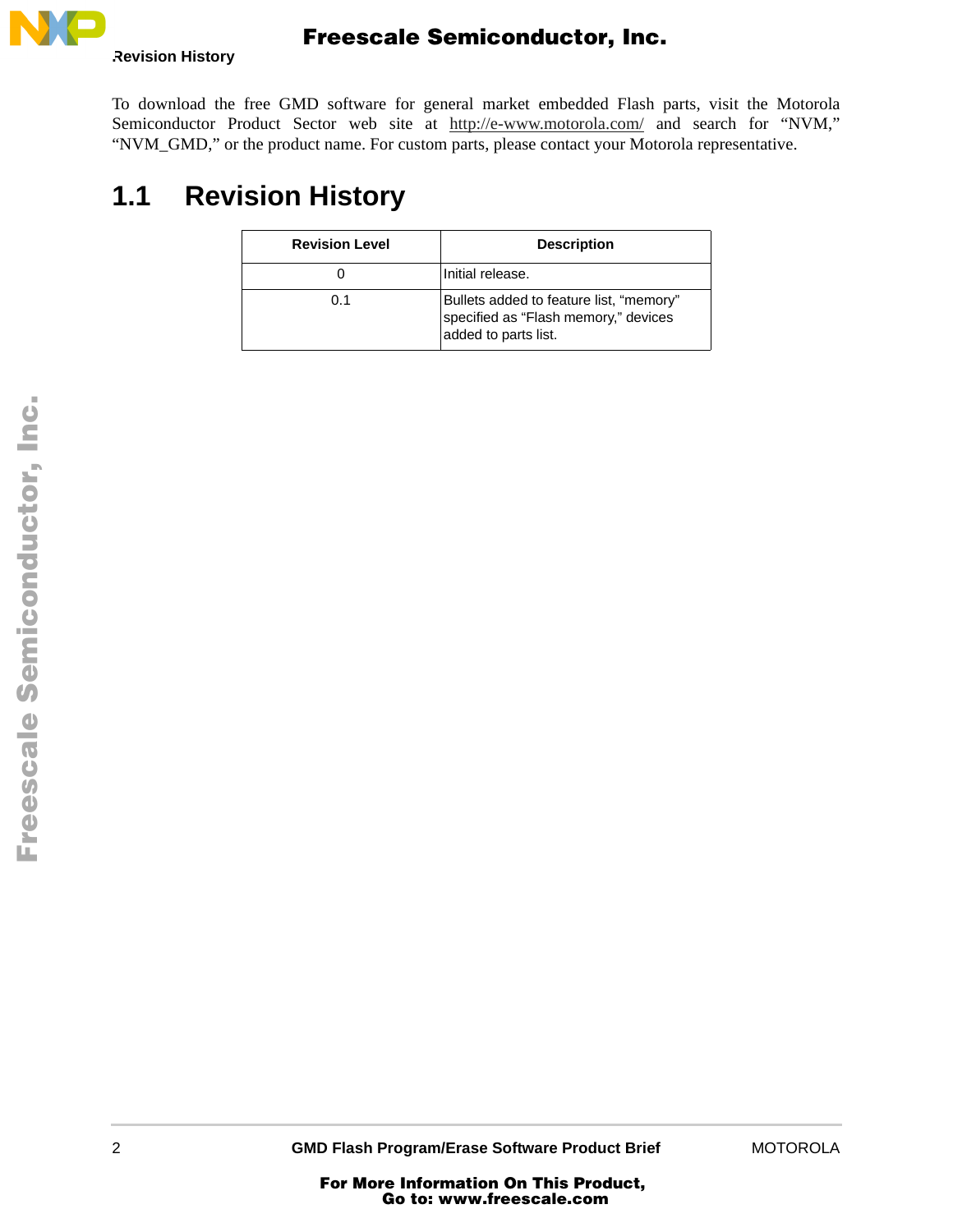

## Freescale Semiconductor, Inc.

**Revision History**

**THIS PAGE INTENTIONALLY LEFT BLANK**